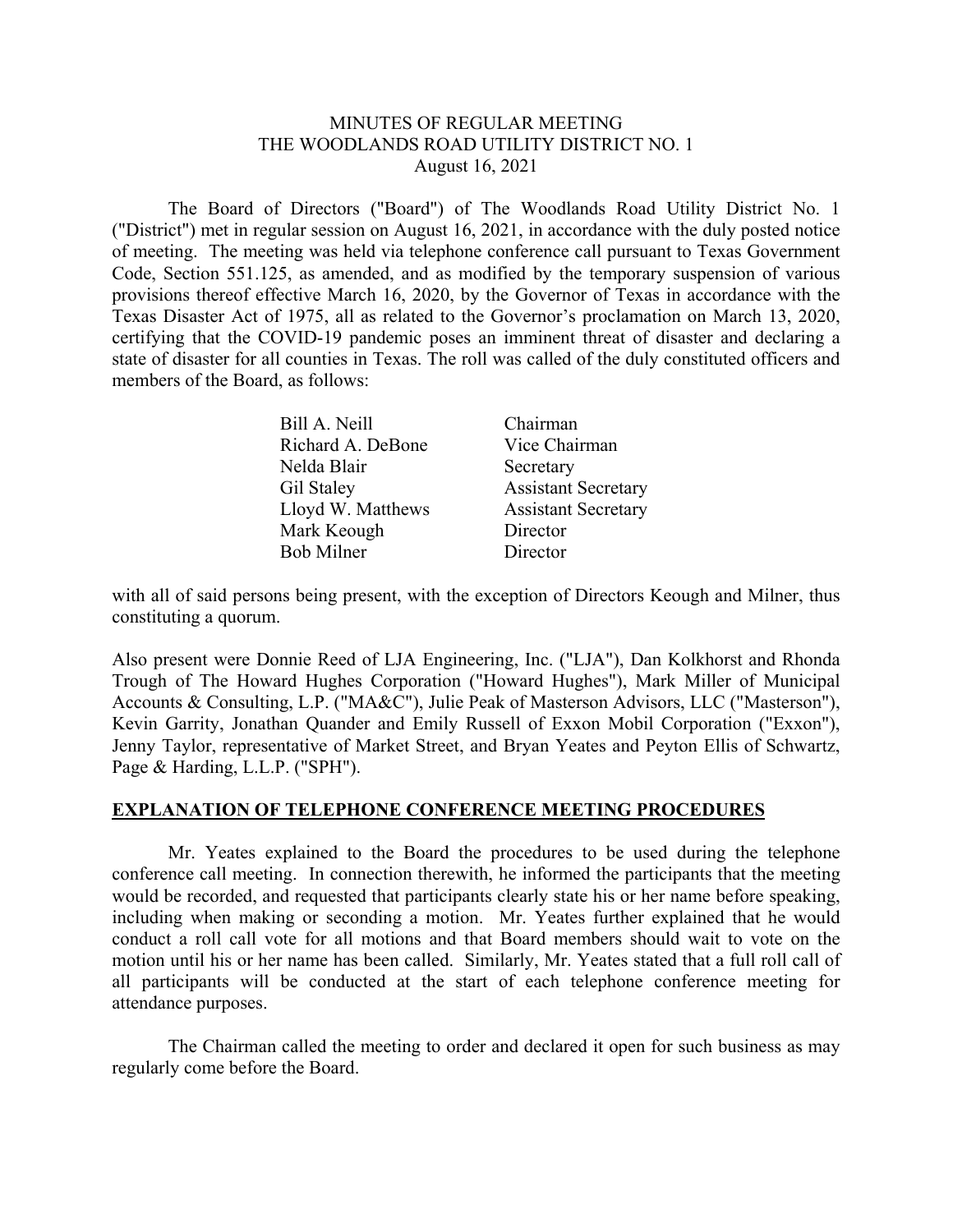### **PUBLIC COMMENTS**

 The Board began by opening the meeting for public comments. There being no members of the public present on the call, the Board continued to the next item of business.

### **MINUTES OF MEETING**

The Board reviewed the minutes of the meeting held on May 17, 2021. Following review and discussion, Director Staley moved that such minutes be approved, as presented. The motion was seconded by Director Matthews and carried by unanimous vote.

## **RECOMMENDATION CONCERNING PROPOSED 2021 TAX RATE**

 Ms. Peak reviewed with the Board the effective tax rate calculation prepared by the District's tax assessor/collector and advised that Masterson is recommending that the District adopt a 2021 debt service tax rate of \$0.16 per \$100 of assessed valuation, and a 2021 maintenance tax rate of \$0.02 per \$100 of assessed valuation. A copy of said calculation is attached hereto as **Exhibit A**. She then presented to and reviewed with the Board the District's Debt Profile as prepared by Masterson, a copy of which is included with **Exhibit A**. Following discussion, Director Staley moved that the Board declare its intention to levy a 2021 debt service tax rate of \$0.16 per \$100 of assessed valuation and a 2021 maintenance tax rate of \$0.02 per \$100 of assessed valuation. The motion was seconded by Director Blair and carried by unanimous vote.

# **ACCEPTANCE OF CERTIFICATION OF EXCESS COLLECTIONS AND DEBT SERVICE COLLECTION RATE**

The Board of Directors next received and reviewed a certification of excess debt service tax collections prepared by Tammy McRae, the District's tax assessor-collector, for debt service taxes for 2020-2021. A copy of said certification is attached hereto as **Exhibit B**. Following review, Director Matthews moved that the Board of Directors accept the certification of excess debt service tax collections, as presented. The motion was seconded by Director Blair and carried by unanimous vote.

The Board of Directors then received and reviewed Ms. McRae's certification that the 2021-2022 anticipated debt service collection rate of 100% will be used in calculating the District's 2021 effective tax rate. A copy of said certification is included with **Exhibit B**. Following review, Director Matthews moved that such certification be accepted, as presented. The motion was seconded by Director Blair and carried by unanimous vote.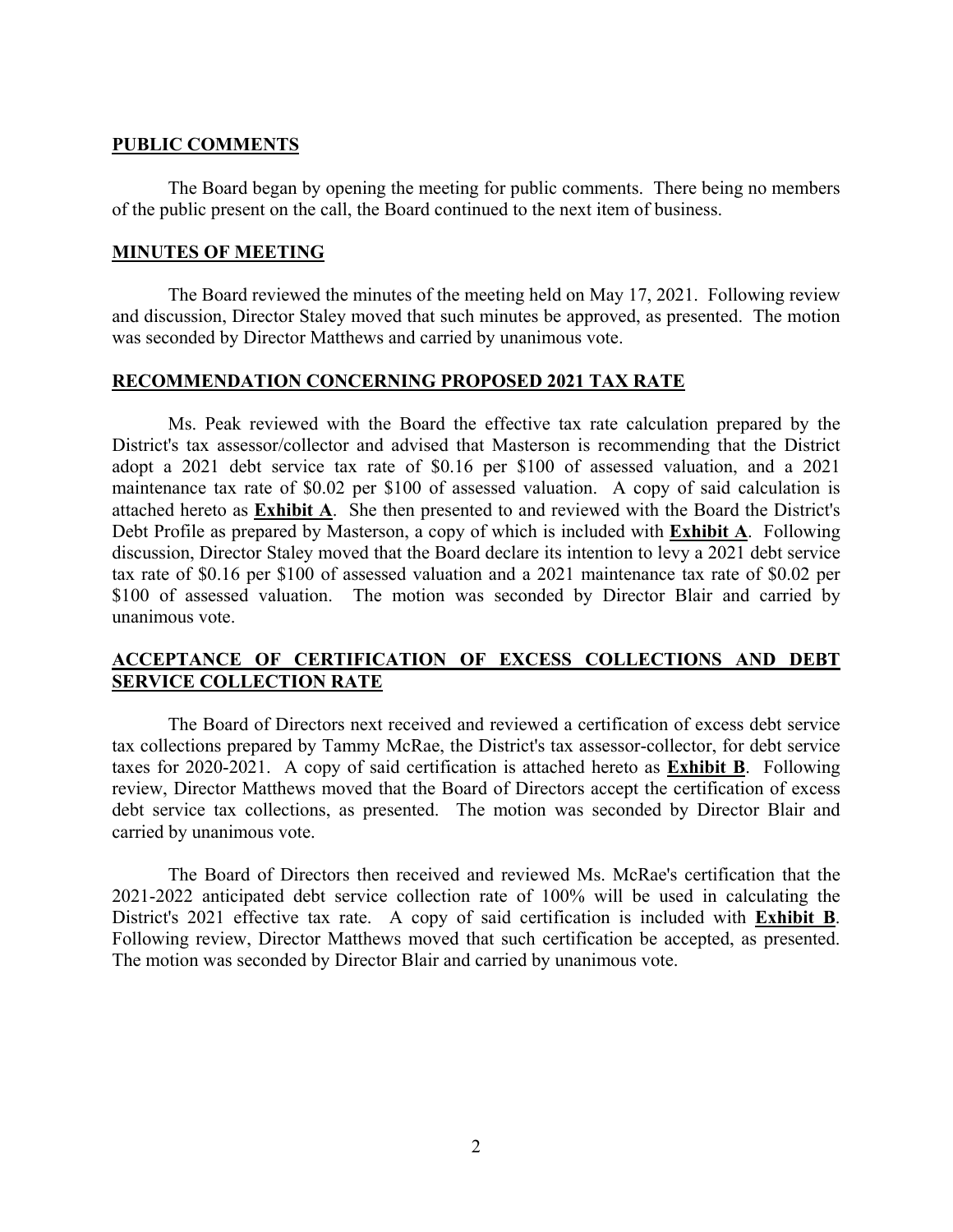# **MODIFICATION AND/OR PARTIAL TERMINATION OF PREVIOUSLY APPROVED TAX ABATEMENT AGREEMENT(S) BY AND BETWEEN HL CHAMPION HOLDING COMPANY, LLC ("HL CHAMPION"), EXXON AND THE DISTRICT FOR BUILDING "A" ON 3.31 ACRES AND BUILDING "B" ON 1.207 ACRES**

 Discussion ensued regarding the modification and/or partial termination of the Tax Abatement Agreements between the District, HL Champion and Exxon (the "Agreements"). In connection therewith, Mr. Yeates reminded the Board of Exxon's previous resolution of the requirements of the Agreements regarding the number of employees located within each building. He further advised that Exxon now wishes to terminate the Tax Abatement Agreement for Building "A" and partially terminate the Tax Abatement Agreement for Building "B", as Exxon plans to relocate outside of The Woodlands. Mr. Quander advised the Board that Exxon will pay the District roughly \$696,000.00 following the termination of the Tax Abatement Agreement for Building "A" and roughly \$267,000.00 following the partial termination for Building "B", and that Howard Hughes will pay the District roughly \$290,000.00 following the partial termination for Building "B". Following discussion, Director Staley moved to authorize the posting of a 30-day notice of the District's intent to terminate the Tax Abatement Agreement for Building "A" and partially terminate the Tax Abatement Agreement for Building "B". Director DeBone seconded the motion, which unanimously carried.

## **ENGINEER'S REPORT**

 The Board considered the Engineer's Report. Mr. Reed advised that he had nothing new to report to the Board at this time.

#### **DEVELOPER'S REPORT**

 The Board considered the Developer's Report. Mr. Kolkhorst advised the Board that the landscaping improvement project located at Lake Woodlands Drive is now complete and that all invoices have now been paid in full.

Mr. Garrity, Mr. Quander and Ms. Russell exited the meeting at this time.

# **TAX ASSESSOR/COLLECTOR REPORT**

 The Board next reviewed a written report prepared by Ms. Tammy McRae, the District's tax assessor/collector, and presented by Mr. Yeates, concerning the accounting for and disbursement of tax collections for the month of July, 2021. A copy of such report is attached hereto as **Exhibit C**.

#### **ATTORNEY'S REPORT**

 The Board considered the attorney's report. In connection therewith, Mr. Yeates presented to and reviewed with the Board SPH's Legislative Summary of the 87<sup>th</sup> Regular Session of the Texas Legislature, a copy of which is attached hereto as **Exhibit D**.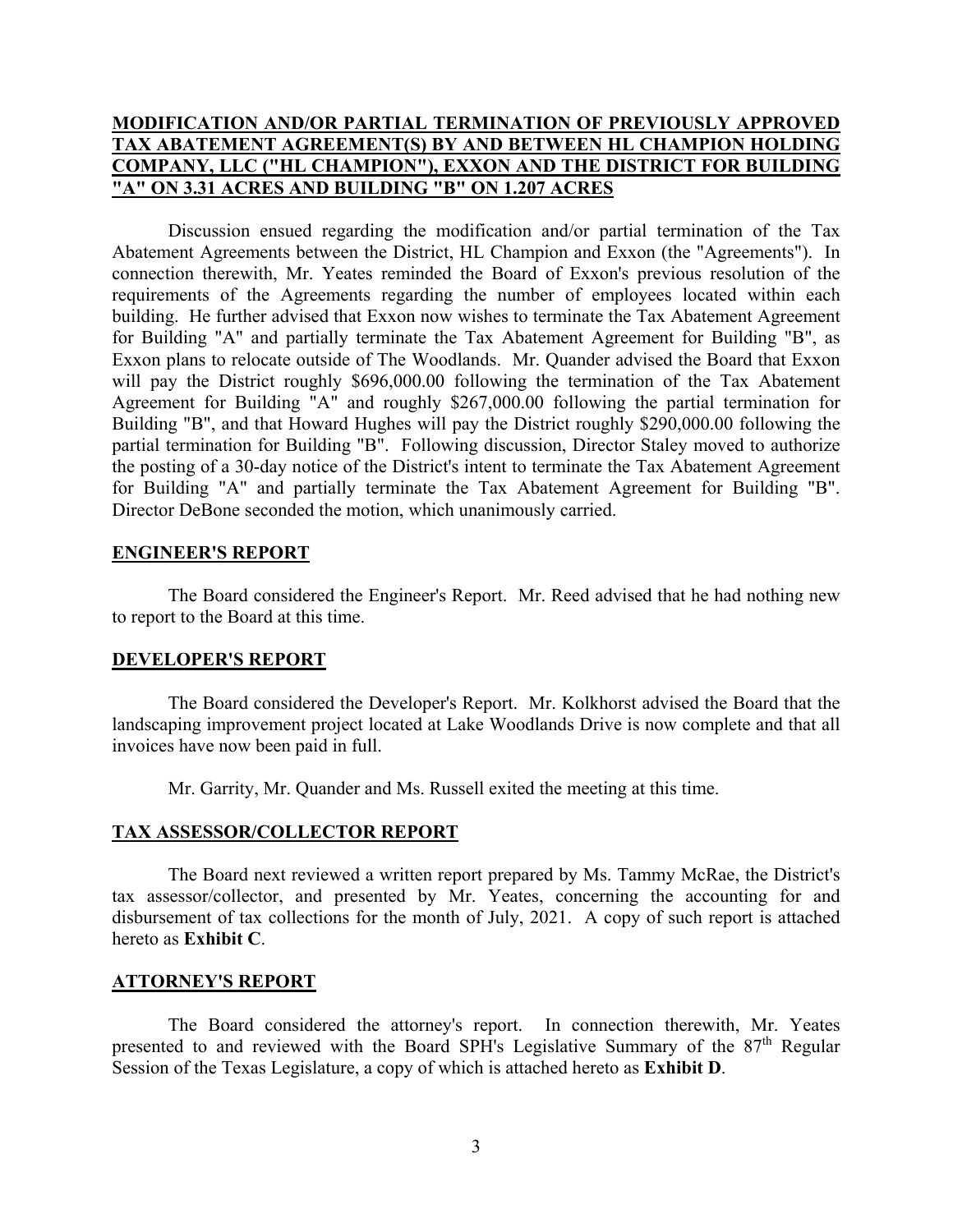#### **COMPLIANCE WITH HOUSE BILL NO. 1154**

Mr. Yeates presented and reviewed with the Board a memorandum prepared by SPH concerning House Bill 1154, which bill relates to the requirements of internet websites developed by certain special purpose districts. A copy of the memorandum is attached hereto as **Exhibit E**. Mr. Yeates summarized the bill's requirements and options for the District's compliance with same. Following discussion, the Board determined to have the District's Tax Assessor-Collector provide the services necessary for the District's compliance with House Bill 1154.

## **AUTHORIZE COMPLETION, EXECUTION AND FILING WITH THE SECRETARY OF STATE VOTING SYSTEM ANNUAL FILING FORM**

 Mr. Yeates requested that the Board authorize SPH to complete and submit a Voting System Annual Filing Form ("Voting Form") to the Secretary of State's Office on behalf of the District. He advised that, pursuant to the Texas Election Code, each political subdivision in the State of Texas is required to complete and file said Voting Form with the Secretary of State's Office on an annual basis, even if the District did not conduct an election during that particular year. Director Blair moved that SPH be authorized to complete the Voting Form and file same with the Secretary of State's Office, as required by law. Director Matthews seconded said motion, which unanimously carried.

#### **BOOKKEEPER'S REPORT**

Mr. Miller presented to and reviewed with the Board a bookkeeping report, dated as of August 16, 2021, including a list of bills and charges to be paid, as prepared by MA&C. Following discussion, Director Staley moved to approve such report and pay the bills and charges listed therein. The motion was seconded by Director Blair and carried by unanimous vote. A copy of the bookkeeping report thus approved is attached hereto as **Exhibit F**.

#### **DESIGNATION OF DEPOSITORY BANK**

 Mr. Miller next reported that BBVA USA ("BBVA"), the District's depository bank, has been acquired by PNC Bank ("PNC") and that PNC is eliminating its public funds department. Mr. Miller further reported that, after extensive research and interviews with multiple banks, MA&C is recommending that Central Bank ("Central") be designated as the District's new depository bank. In that regard, Mr. Miller presented for the Board's review a Memorandum prepared by MA&C regarding its selection process for a new depository for the District, as well as Central's qualifications for serving as same, a copy of which is included in **Exhibit F**. After discussion on the matter, it was moved by Director Staley, seconded by Director Mattews, and unanimously carried that Central be designated as depository for the District and that the Order Selecting Depository attached hereto as **Exhibit G** be adopted by the Board.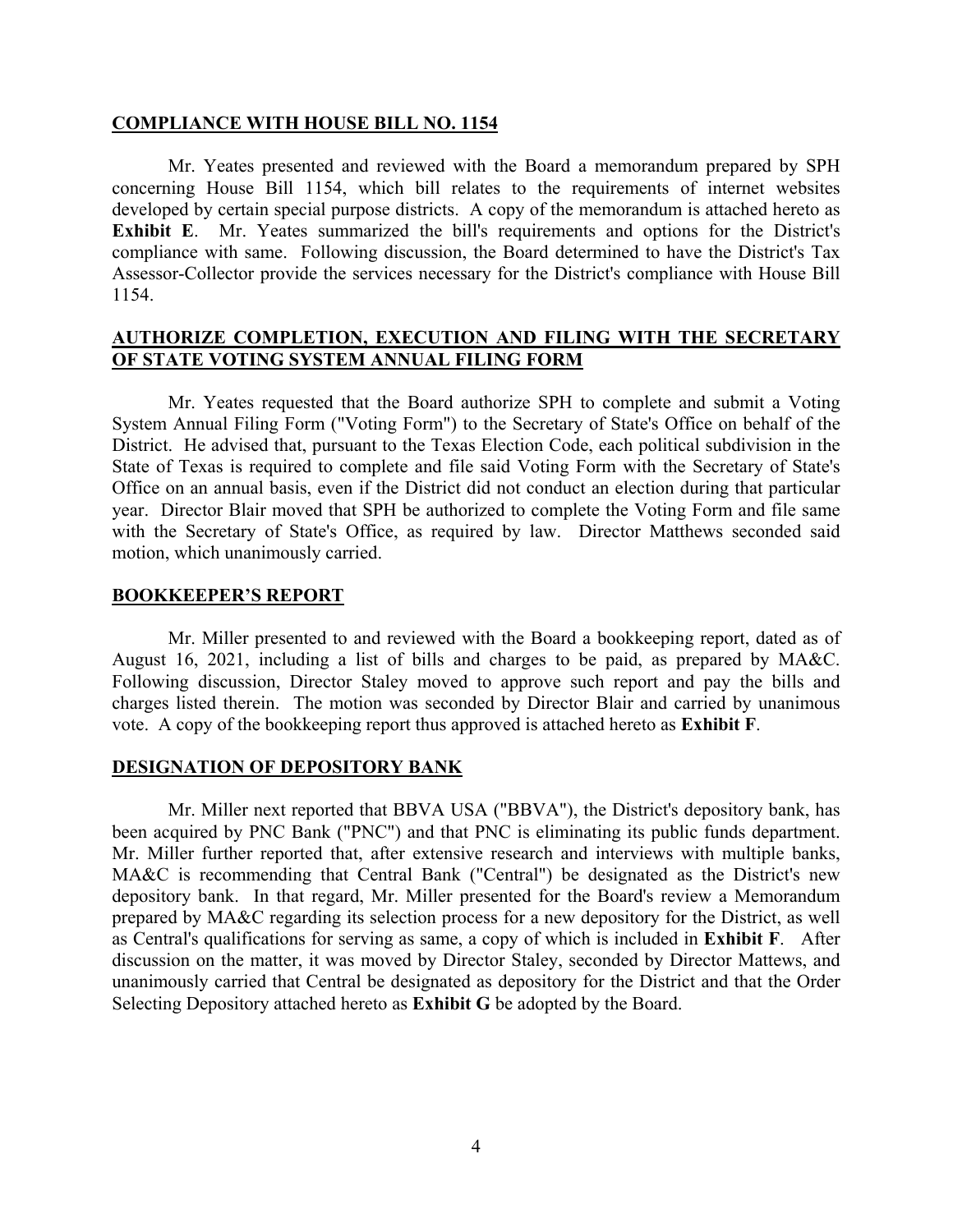#### ANNUAL REVIEW OF POLICY NO FIN-10 CONCERNING THE DISTRICT'S POLICY FOR INVESTMENT OF DISTRICT FUNDS AND APPOINTING INVESTENT **AMENDED POLICY RESOLUTION AND** OFFICER: **ADOPTION** OF IN **CONNECTION THEREWITH**

The Board next considered the annual review of its Policy No. FIN-10 concerning the District's policy for investment of District funds and appointing Investment Officer ("Policy No. FIN-10") and the adoption of a Resolution in connection therewith. Mr. Yeates presented and reviewed with the Board a Memorandum summarizing SPH's recommended changes to the District's Investment Policy and form of Collateral Security Agreement specified thereby and attached thereto. A copy of the Memorandum is attached hereto as **Exhibit H.** Mr. Yeates then presented for the Board's review an amended Policy No. FIN-10 and a Resolution Regarding Review of Order Establishing Policy for Investment of District Funds and Appointing Investment Officer ("Resolution"), which Policy No. FIN-10 and Resolution are attached hereto as Exhibit I. Following discussion of the matter, Director Matthews moved that (i) the amended Policy No. FIN-10 be approved to reflect the proposed changes as discussed, (ii) the Board adopt the Resolution, and (iii) the Chairman and Secretary be authorized to execute the Investment Policy and the Resolution on behalf of the Board and the District. Director DeBone seconded said motion, which unanimously carried.

#### **REQUEST OF RECORDS MANAGEMENT OFFICER**

The Board next considered a request from the District's Records Management Officer to destroy SPH's handwritten notes and audio recordings of Board meetings held from February 25, 2019, through February 15, 2021, a copy of which is attached hereto as Exhibit J. After discussion of the request, Director Blair moved that the destruction of SPH's handwritten notes and audio recordings of the aforementioned Board meetings be authorized as requested in accordance with the provisions of the District's Records Management Program. Director Staley seconded the motion, which unanimously carried.

#### **CLOSED SESSION**

The Chairman announced that a closed session would not be necessary.

#### **ADJOURNMENT**

There being no further matters to come before the Board, Director Staley moved that the meeting be adjourned. The motion was seconded by Director Blair and carried by unanimous vote, and the meeting was adjourned.



Secretary, Board of Directors

5